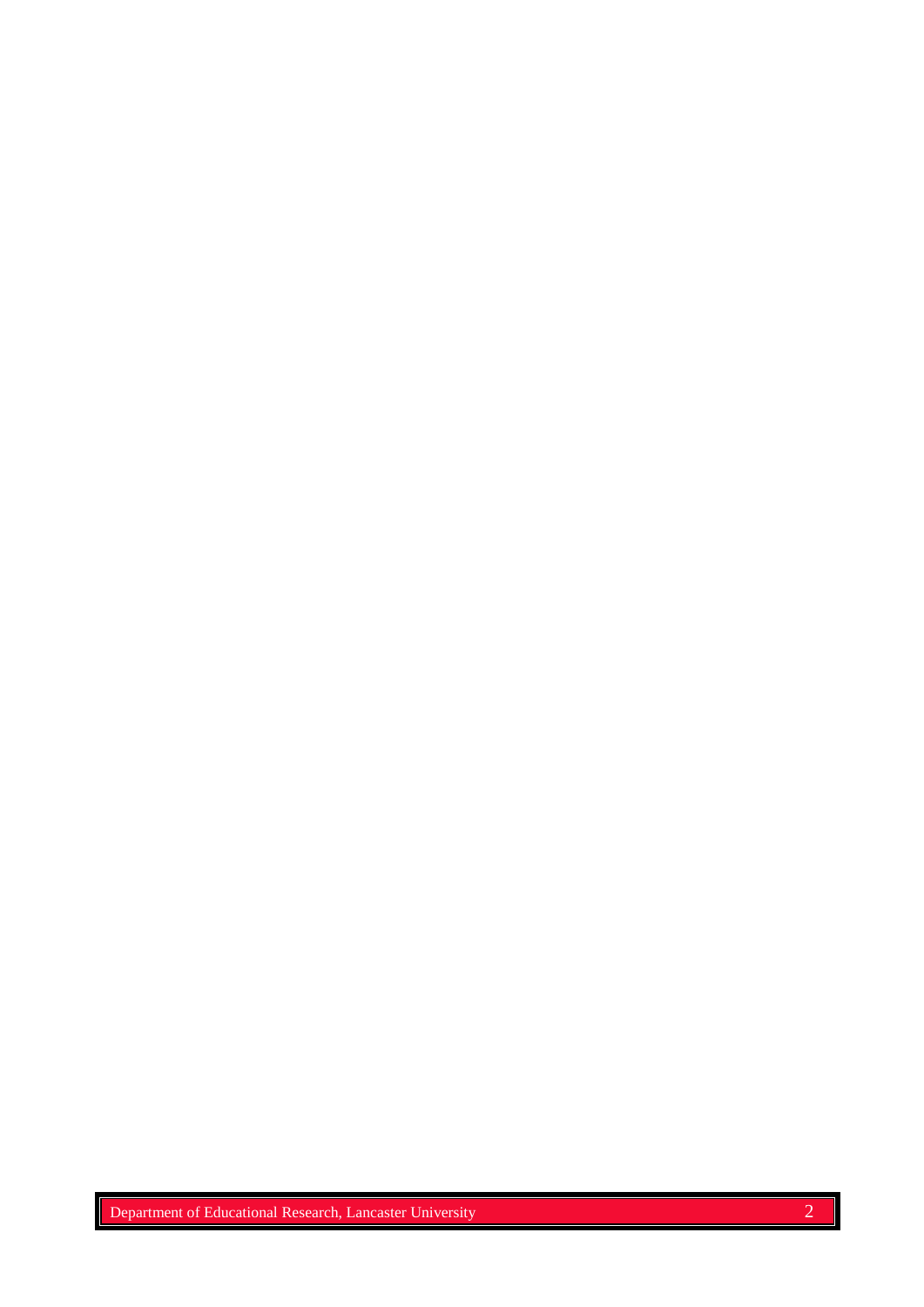#### **Acknowledgements**

The authors of this paper thank most sincerely:

- *Glenn Parkinson, Capita* for arranging visits and follow-up liaison with the schools that allowed perspectives and details to be gathered and presented in this paper
- *Steve Moss, Chair of the EN(ni) Innovation Forum* for accompanying the visits and his willingness to always discuss ideas that emerged
- *The EN(ni) Innovation Forum* for their interest in, support with and comments on an early presentation of the outcomes arising from the school visits
- *The principals, teachers and pupils at the four schools* who made this all possible; who were so very willing to talk about and demonstrate how they had focused on and taken forward the school improvement examples highlighted in this paper





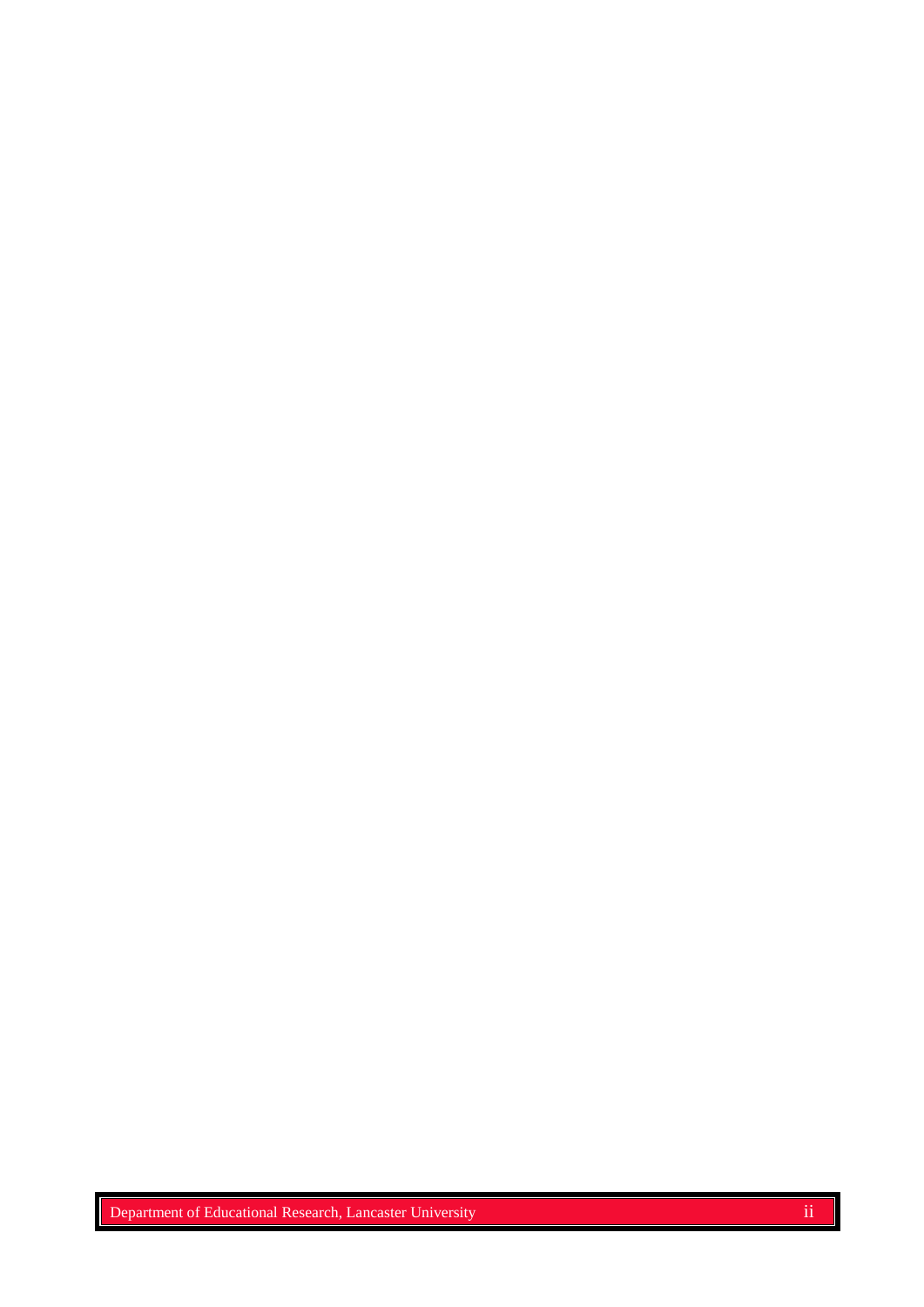# **Contents**

| 1. | Introduction                                                                                                                                                                                                                                                                                                                                                        | 1                   |
|----|---------------------------------------------------------------------------------------------------------------------------------------------------------------------------------------------------------------------------------------------------------------------------------------------------------------------------------------------------------------------|---------------------|
| 2. | A background to school improvement using digital technologies                                                                                                                                                                                                                                                                                                       | 2                   |
| 3. | Identifying school improvement needs                                                                                                                                                                                                                                                                                                                                | 5                   |
| 4. | Background to the case studies                                                                                                                                                                                                                                                                                                                                      | 7                   |
|    | Case Study $1$ – addressing low parental engagement and support<br>4.1<br>Case Study 2 – addressing a pupil's lack of writing confidence and school<br>4.2<br>disinterest<br>4.3<br>Case Study $3$ – addressing boys' low engagement with musical composition<br>4.4<br>Case Study $4$ – addressing low engagement of pupils with higher-order<br>mathematics tasks | 8<br>10<br>12<br>14 |
|    | Going forward                                                                                                                                                                                                                                                                                                                                                       | 16                  |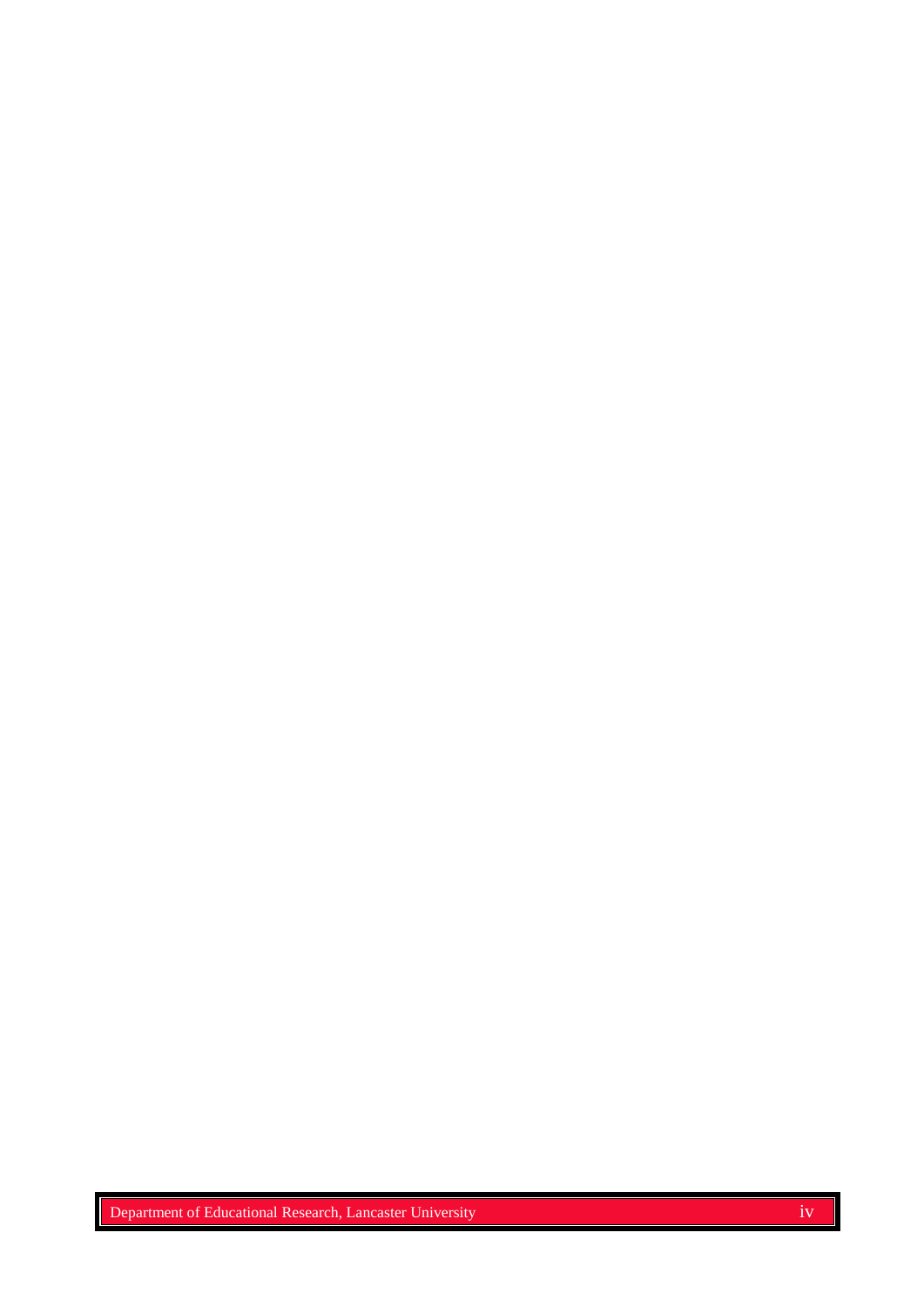### **1. INTRODUCTION**

Schools in Northern Ireland, like those in any country, face educational challenges, whilst they are, at the same time, supported with a range of resource provision. Facing and addressing educational challenges enables schools to improve, in a range of possible and different ways: at an individual pupil level; at a single class level; for pupils across the school; with teachers across the schools; or for parents across the school. Some of the resource provision that is available to schools in Northern Ireland consists of the centrally-provided digital technology managed services and support from C2k and Capita. These services provide fundamental connectivity and networking within and across schools, hardware that can be added to and integrated with a school's own devices, a communication platform (Office 365, Google, or Fronter), and a wide range of selected software curriculum resources. This latter digital technology provision offers a very wide range of tools that teachers can select to use in specific teaching and learning circumstances. Whilst the affordances offered from selected networking connectivity, hardware, a communication platform and software curriculum resources can be utilised to support specific subject or topic tasks, they can also be selected to explore and address educational challenges and consequently to support school improvement leading to better outcomes for the learner. The process and examples that some schools have taken in this respect – selecting digital resources to address educational challenges to lead to school improvement – are the focus of this document.

Subsequent sections of this document will describe the educational challenge processes adopted, and the outcomes of success related to school improvement. The processes and cases described will show the importance of careful selection of digital resource affordances, the match between these and the educational challenge that is identified, and the persistent monitoring and evaluation of success over appropriate periods of time.

Whilst the process described is one that might be used in any educational challenge situation, the case examples are not provided as 'off-the-shelf' answers. The risk to avoid, when considering 'dissemination of best practice' (a phrase that is often stated without deep consideration of how that practice fits into a school or learning context), is to think of 'best practice' as a packaged solution which, once discovered, can be passed on from teacher to teacher, from school to school, regardless of different and differing contexts and circumstances. It will be seen from the case examples given that teachers and schools adopted quite specific resources to address their particular educational challenges; in this regard, the process they adopted was initially important, which led them to selection and choice of appropriate digital technology resources.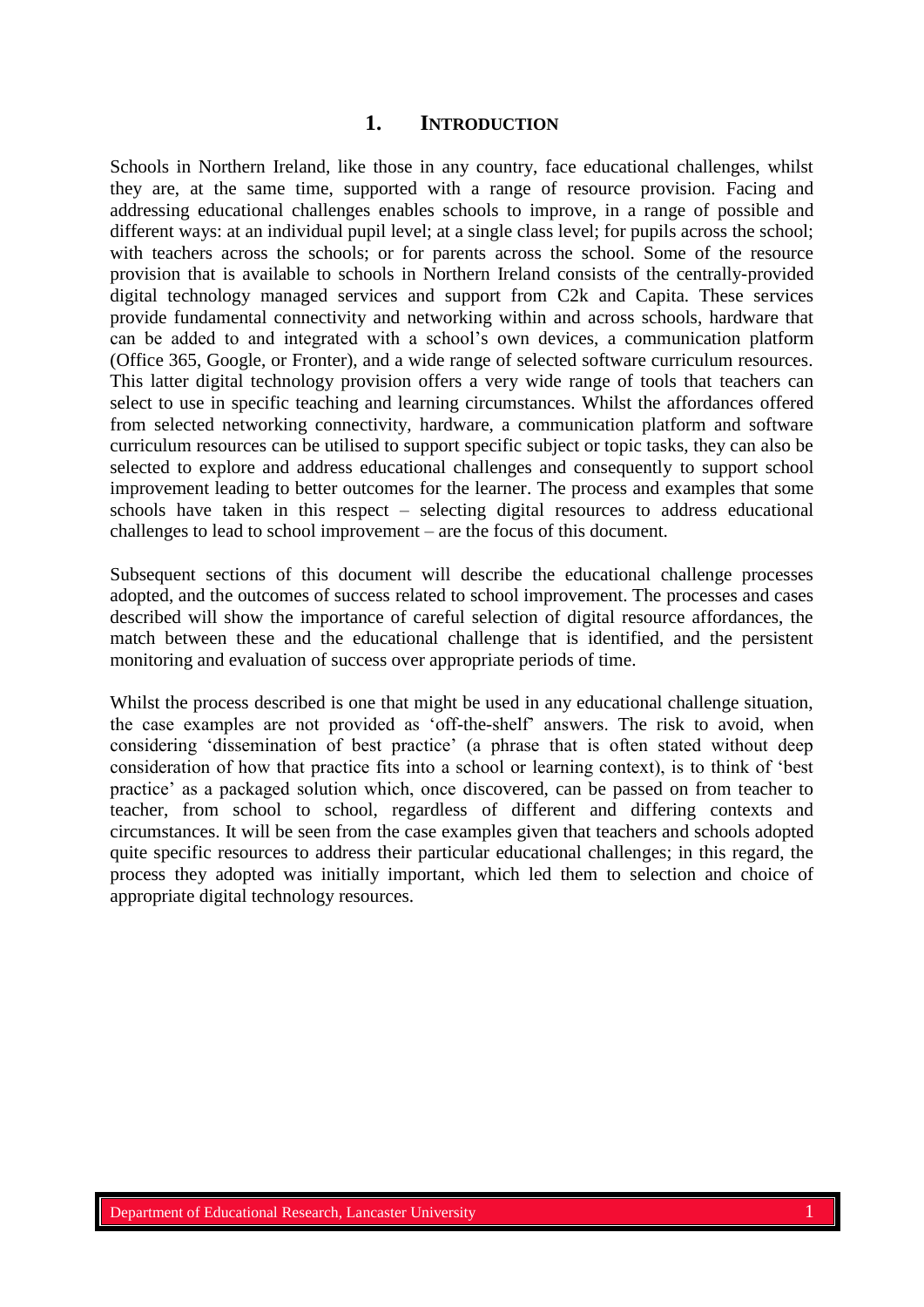# **2. A BACKGROUND TO SCHOOL IMPROVEMENT USING DIGITAL TECHNOLOGIES**

How can schools use digital technologies and the C2k and Capita managed services and support in Northern Ireland to gain success in school improvement in a way which leads to better outcomes for the learner?

The idea of using digital technologies to support school improvement has long been considered possible, but it has not always been clear how to do this. For example, one researcher<sup>1</sup> stated that:

*"What is immediately evident is that the use of [information and communication technologies] ICT in schools is not a simple panacea for solving problems of underachievement, nor is it a straightforward way of raising standards of student performance. The investment of ICT resources in schools, and the development of accompanying teacher and student skills, should enhance the overall effectiveness of a school and should also improve levels of academic performance, but there can be no guarantees that these things will happen."* (p. 1)

While this researcher suggested that ways forward are not necessarily simple, the research literature does increasingly offer examples of how schools have addressed some specific school improvement needs. For example, addressing:

- Difficulties with text comprehension when learning to read<sup>2</sup>.
- Lack of understanding about learners on the autistic spectrum by parents and carers<sup>3</sup>.
- Greater inclusive understanding of handling aggressive behaviours in a class<sup>4</sup>.
- Greater pupil awareness of developing international collaboration<sup>5</sup>.
- School-wide inclusion of pupils from immigrant backgrounds<sup>6</sup>.

These examples, and indeed the wider research literature, suggest that using digital technologies to support school improvement is not a matter of selecting and using 'off-theshelf' recipes, but should take a much more exploratory and bespoke approach; it requires ideas of how to take forward an approach that will match the needs of a specific school improvement challenge. As the case studies from schools in Northern Ireland presented later in this document show, principals and teachers have generally, in the specific context of their school and the needs of their pupils, adopted an exploratory process or approach, followed by  $\overline{a}$ 

<sup>&</sup>lt;sup>1</sup> Rudd, P. (2000). School Improvement through ICT: Limitations and Possibilities. Paper presented at European Conference on Educational Research (ECER) University of Edinburgh, 22<sup>nd</sup> September 2000.

<sup>&</sup>lt;sup>2</sup> Potocki, A., Ecalle, J., & Magnan, A. (2013). Effects of computer-assisted comprehension training in less skilled comprehenders in second grade: A one-year follow-up study. *Computers & Education, 63*, 131–140.

 $3$  Doyle, T., & Arnedillo-Sánchez, I. (2011). Using multimedia to reveal the hidden code of everyday behaviour to children with autistic spectrum disorders (ASDs). *Computers & Education, 56*, 357–369.

<sup>4</sup> Blood, E., Johnson, J. W., Ridenour, L., Simmons, K., & Crouch, S. (2011). Using an iPod Touch to Teach Social and Self-Management Skills to an Elementary Student with Emotional/Behavioral Disorders. *Education and Treatment of Children, 34* (3), 299-322.

<sup>&</sup>lt;sup>5</sup> Leppisaari, I., & Lee, O. (2012). Modeling Digital Natives' International Collaboration: Finnish-Korean Experiences of Environmental Education. *Journal of Educational Technology and Society*, *15* (2), 244–256.

 $6$  Fredrikson, M., & Tikkanen, R. (2010). Music Making as a Social Integrative Tool – Design Experiences with Children. In J. Engelen, J. Dekelver & W. Van den Bosch (Eds.), *Social Media for Social Inclusion of Youth at Risk: Proceedings of the INCLUSO 2010 Conference* (pp. 41-48)*.* Leuven, Belgium: K.U. Leuven.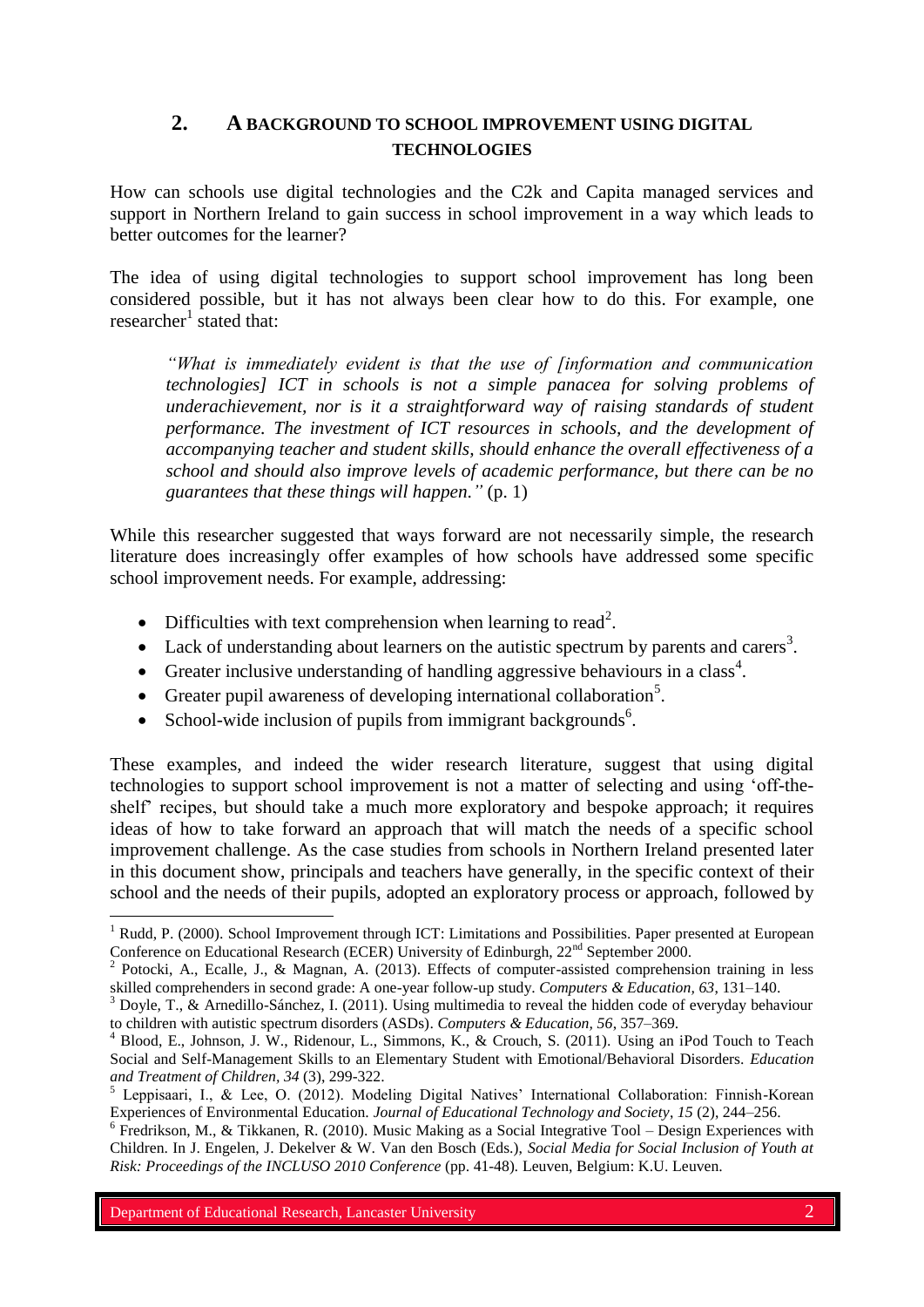decision-making that is then monitored in terms of outcome and effectiveness. They have done this by considering a school improvement challenge through a number of key elements (not necessarily always in the order presented here, as some of these elements needed to be considered as an overlap or in parallel). Nevertheless, considering each key element was important to their ultimate success.

*Principals and teachers clearly identified and understood the context of the educational challenge or interest*: which might have been at one of a number of different levels – an individual pupil level; an individual class level; or at a school level (where either pupils, or teachers, or parents might have been the focus).

*The focus of the challenge*: detailing what the specific challenge was – what it was that needed to be addressed, and how digital technologies might be used to address that challenge.

*Hardware used*: considering the full range of digital technologies available, and identifying whether for this challenge to use mobile devices (either school- or home-owned), tablets, desktop machines, or some combination of these. The use of a communication platform was also carefully considered – whether to use Fronter, Google, Office 365, or no platform at all if, as will be seen in one case example, this would provide a barrier for parents.

*Software curriculum resources used*: exploring the width and range available, and deciding which affordances were important, and hence which software to use. Considering how the affordances would be used to address the challenge, and how they might work within the context of the challenge, was also critically important.

*Teacher and learner interactions*: considering carefully what the teachers needed to do in order to use the resources to address the challenge, how they would engage with the pupils, what the pupils would do with the resources, whether the teachers would monitor particular features, and provide feedback, and over what time periods, for example.

*Educational success*: identifying over a reasonable period of time how the interventions had addressed the challenge, and how the success could be monitored and judged.

Important features of these elements that principals and teachers have considered and worked through are highlighted also within the Northern Ireland Education Authority's *Transformation Levers for Better Outcomes for Children*<sup>7</sup> . In this model, the Education Authority highlight the importance of:

- Motivation and engagement the positive motivation of pupils and teachers, and their engagement in exploring successful educational practices.
- Workforce skills and behaviours the knowledge about the processes that can be used, the resources that are available and how these can be applied within specific situations.

 $\overline{a}$ 

<sup>&</sup>lt;sup>7</sup> Education Authority (2018). Transformation Programme Workstream Lead: Candidate Information Pack. Belfast: Education Authority. Retrieved on 11 June 2018 from: http://www.google.com/url?sa=t&rct=j&q=&esrc=s&source=web&cd=1&ved=0ahUKEwivIiLqcvbAhWBdpoKHfWYANAQFggxMAA&url=http%3A%2F%2Fwww.eani.org.uk%2F\_resources%2Fasse

ts%2Fattachment%2Ffull%2F0%2F75232.pdf&usg=AOvVaw33d44UFiVfaGBdX09cy96H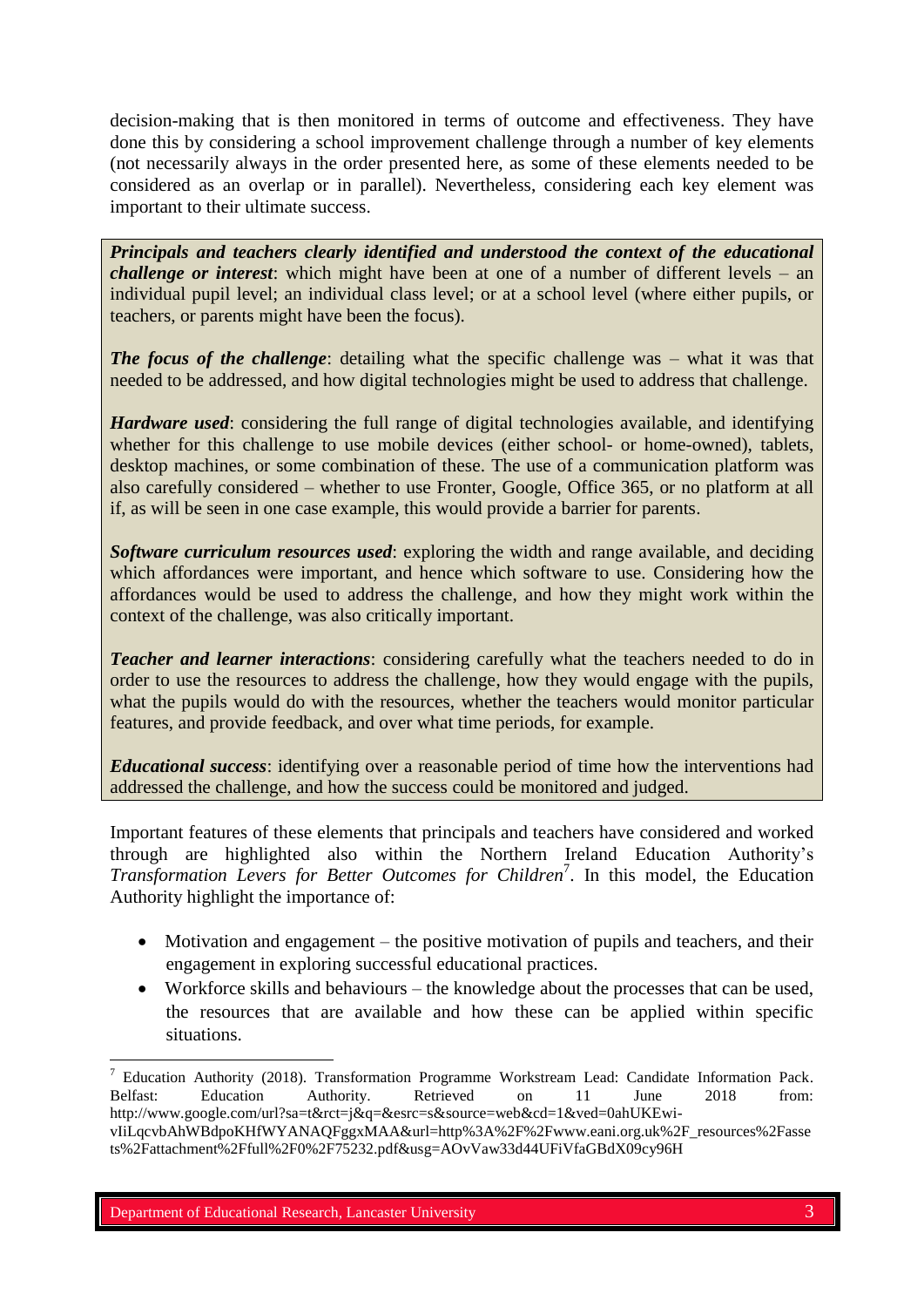- Transforming transactional services; 'digital by default' thinking about how digital resources can be applied in pupil activities and in teacher interactions.
- Sound technological infrastructure being able to rely upon and use the networking, connectivity, hardware and software resources provided and supported by the C2k and Capita managed services.
- Innovation being willing to try out new or different approaches, but still matching specific needs and circumstances.
- Analytical intelligence identifying the specific challenge, gathering data to inform how to approach the challenge, and knowing what data to gather to monitor progress and success.
- Risk identification considering what the risks might be, and how these link to the analytical approach and data to be gathered as progress is monitored.
- Differentiated support identifying the needs of a specific challenge, and ensuring that the uses of digital resources meets that challenge.
- Targeted intervention identifying the specific individual, group or level that the intervention will focus on, and how the uses of the digital resources can support pupil activities and teacher interactions in this instance.
- Evaluating impact monitoring carefully and regularly, knowing the form of evidence that needs to be collected, and when this should happen, so that ongoing success can be identified.
- Partnership how interventions and interactions will digital resources will enable pupils, teachers, or parents to work in partnership on the educational challenge.
- Communication ensuring that all those involved are aware of what is happening, how, and when particular parts of the process will be enacted and monitored.
- Advocacy being willing to argue for the interactions and interventions, showing an understanding of the background, the focus, and what is envisaged and planned.
- Participation and engagement enabling others (pupils, teachers, or parents) to become involved, so that they understand how they can be an important part of the process.
- Voice of children and young people enabling pupils to have a voice in how they might be involved in activities, what they feel are important factors for success, and how they think progress might be happening (or not).
- From 'giving' to 'equipping' enabling all involved (pupils, teachers or parents) to be involved in activities where they are 'producers' rather than 'consumers', where they are actively involved in 'creating' rather than only 'taking'.

It will be clear in the case examples provided in this document that these elements and qualities have been fundamentally important and integrated within the approaches that principals and teachers have taken to considering and addressing educational challenges and school improvement in their own settings using digital technologies, using innovations to lead to ultimate successes.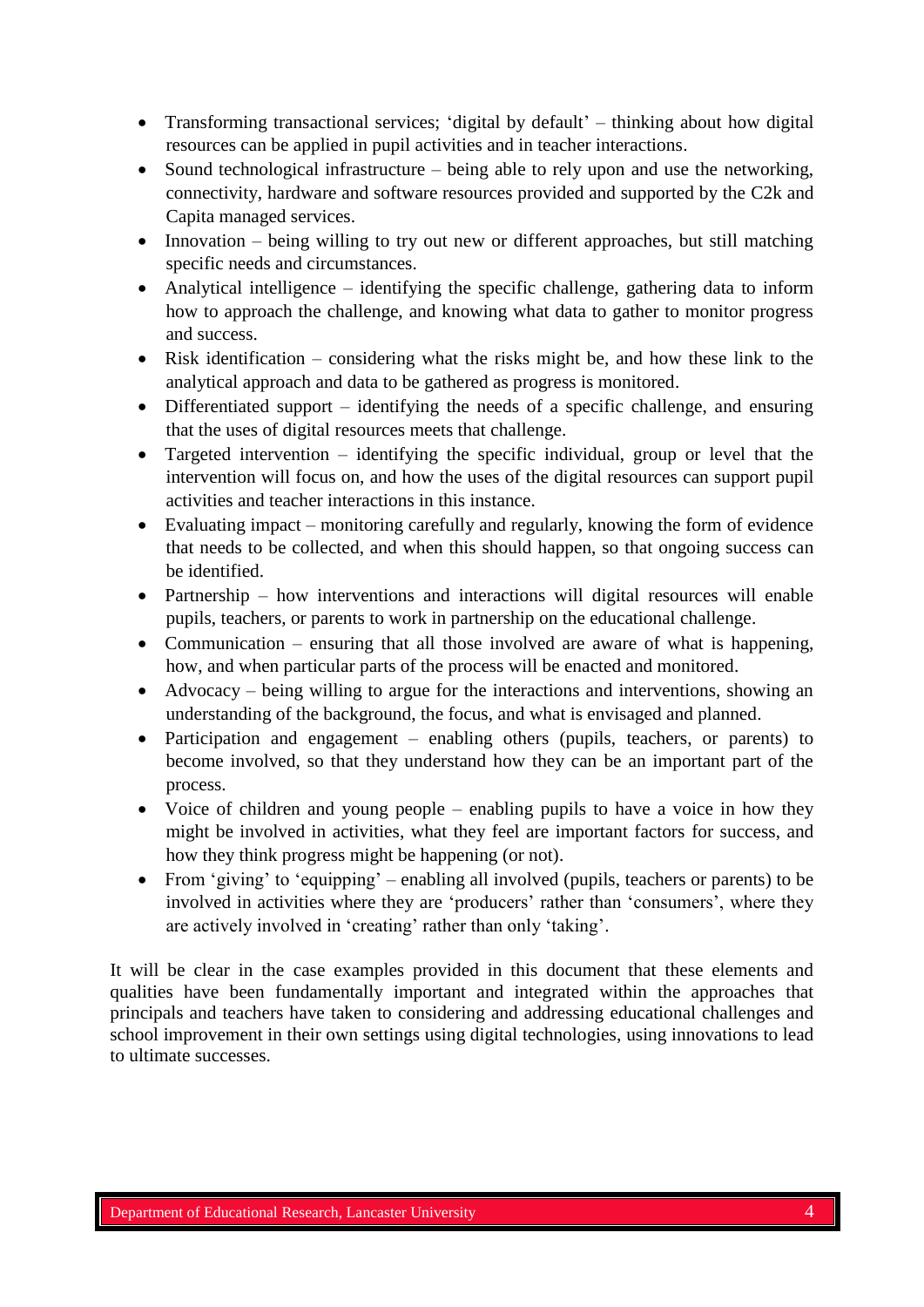### **3. IDENTIFYING SCHOOL IMPROVEMENT NEEDS**

The *Inspection and Self-Evaluation Frameworks, Effective Practice and Self-Evaluation Questions for*  Primary<sup>8</sup> and *Effective Practice and Self-Evaluation Questions for Post-primary*<sup>9</sup>, provide a series of questions that schools use when considering school improvement in terms of 'outcomes for learners'.

For primary schools, the questions are:

- Are the children actively engaged in their learning? What evidence is there that they are wellmotivated, engaged and want to do well?
- What evidence is there that we have significantly improved standards of attainment or maintained them at a consistently high level?
- Are the children's core skills in literacy, numeracy and ICT as high as possible or is there room for improvement?
- How do the children benefit from shared education?
- What evidence is there that the children apply their skills and knowledge across the curriculum?
- How good are the children's standards compared locally and regionally?
- What evidence is there that all staff share high expectations for the children?
- What evidence is there that the children are developing intellectually, socially, emotionally, physically and morally/spiritually?
- Do the children learn at an appropriate pace? How do we know?
- How well developed are the children's skills in carrying out self- and peer-assessment?
- What is the evidence that children make continuous progress, year-on-year and across key stages?
- How do we identify under- and low- achievers? What interventions are provided? Do we agree and discuss what interventions are successful or not? How are the outcomes for children tracked?
- Do we know the underlying reasons why children do not attend school and/or why their behaviour is not appropriate? What actions are being taken to support the children and their families?
- How actively and meaningfully are the children involved in setting their own personal goals? What evidence is there that the children know their own strengths, know what aspects of their work need to be improved and know how to make improvements?
- How do we know that the children are determined to succeed and achieve high standards?
- How do we, as a school community, encourage and acknowledge children's achievements gained both in and out of school?
- Are children supported in a fair and equitable manner by all staff?
- How do we ensure consistency in the opportunities available to all the children?
- Do we know who our children at risk are? Does our self- evaluation process identify a particular group or individuals that may require pastoral or academic support?
- Is our induction process for children and staff effective? How do we know? Have we consulted with those involved?
- How do our working relationships with outside agencies impact on the children's outcomes and well-being?

 $\overline{a}$ 

<sup>&</sup>lt;sup>8</sup> ETI (2017). Inspection and Self-Evaluation Frameworks: Effective Practice and Self-Evaluation Questions for Primary. Bangor: ETI.

<sup>9</sup> ETI (2017). Inspection and Self-Evaluation Frameworks: Effective Practice and Self-Evaluation Questions for Post-primary. Bangor: ETI.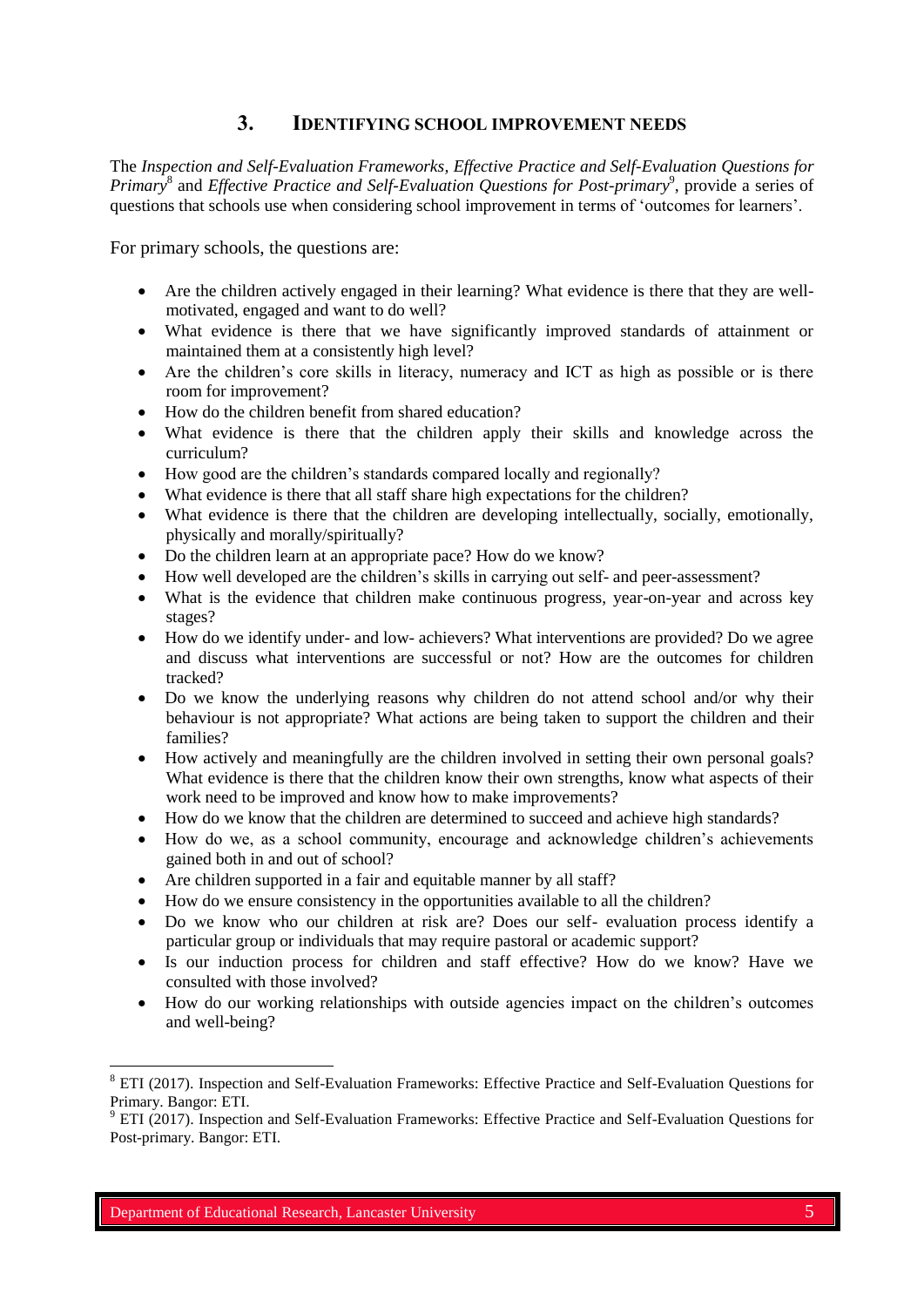For post-primary schools, the questions are:

- To what extent do the standards achieved by pupils benchmark positively against similar schools over the past three years?
- How well does the performance of discernible groups of pupils, such as boys, girls or those with free school meal entitlement (FSME), compare with that of their peers?
- How do we know that the pupils with special educational needs in our school achieve the highest possible standards of work and learning?
- How do we know that more able pupils achieve to their fullest potential?
- How do the pupils benefit from shared education?
- How effectively do we monitor attendance rates and suspension and expulsions rates in order to identify and address the underlying reasons behind them?
- How appropriate are the destinations of all pupils in terms of relevant higher or further education programmes, work-based learning, apprenticeships or employment?
- How does tracking the destinations of pupils inform future curriculum and careers planning to meet the needs, interests and abilities of all the pupils?
- How do we know that the pupils are learning at an appropriate pace?
- How do we measure the pupils' progress over time and in particular at points of transition, including public examinations?
- How do we ensure that pupils are making the progress expected in their learning?
- How do we ensure that the interventions we implement for individual pupils impact positively on the progress in learning they make?
- To what extent do we ensure pupils acquire, develop and transfer their knowledge, skills and understanding across their learning?
- To what extent are pupils involved in setting and reviewing their own targets for improvement?
- How engaged are pupils in effective assessment for learning practices?
- How do we provide sufficient opportunities, across the curriculum, for the pupils to develop further their wider skills, capabilities and dispositions?
- How do we ensure that the confidence, self-esteem, self-awareness and sense of responsibility of pupils are developed sufficiently?
- How do we ensure that pupils have appropriate opportunities to experience different perspectives and to develop their ability to work in teams?
- How do we ensure that pupils are confident in learning in organisations beyond the school, such as other schools, further education and the workplace?
- How do we ensure that pupils have opportunities to make a positive contribution to local and wider community and/or global community?
- How do we ensure that pupils are developing intellectually, socially, emotionally, physically and morally/spiritually?
- How do we ensure that pupils have meaningful opportunities to contribute to the life of the school, including the school self-evaluation process?
- How do we ensure that the student council is valued and makes a discernible impact on school improvement?

Although these questions do not specifically ask schools to consider affordances and uses of digital technologies in bringing about school improvement, nevertheless, the case example schools have been exploring uses of digital technologies to do this. The following four case studies exemplify ways in which four different schools have explored specific educational challenges, the self-evaluative questions from the Education and Training Inspectorate (ETI) that they have needed to ask, and how they have attained success from using digital technologies and the C2k and Capita managed service and support available to them.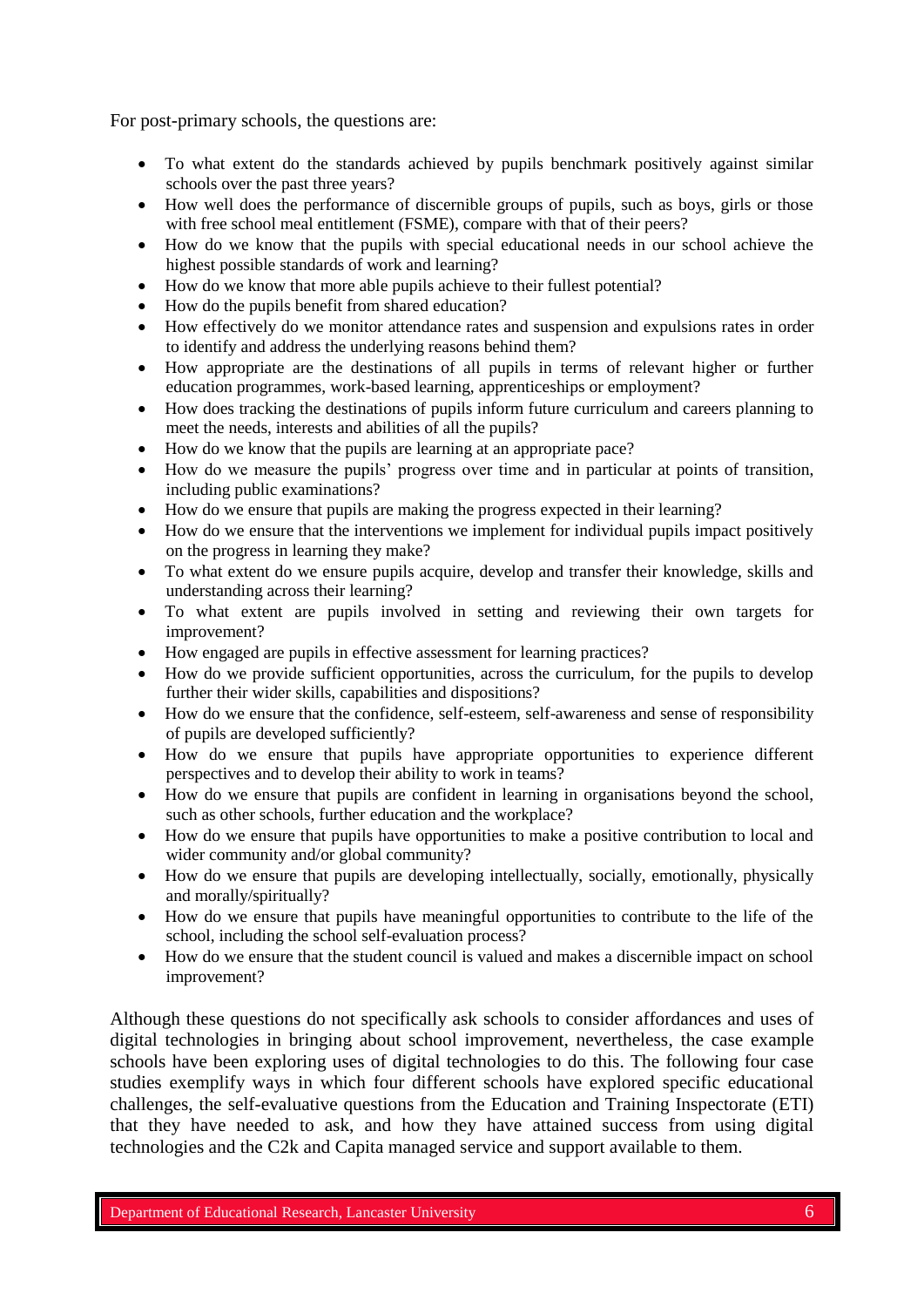## **4. BACKGROUND TO THE CASE STUDIES**

The four schools (two primary and two post-primary) were visited in Northern Ireland over a two-day period in March 2018. The purpose of the visits was to explore the ways that digital technologies, and specifically how the C2k and Capita managed service and support was being used in those schools, by teachers and learners. The visits yielded, in each case, examples of ways that specific school improvement challenges had been considered and undertaken, successfully using the C2k and Capita managed service and support to address an educational challenge or interest that had been identified at school, classroom or pupil level. To exemplify these successes, from each visit, a single success outcome was selected, and an outline case study showing the ways in which the uses of digital technologies and the C2k and Capita managed service and support was contributing to the success. For the four case studies presented here, a specific structure is used to frame the details; however, as stated earlier, this does not necessarily indicate a sequence of actions; rather, it indicates a range of elements and outcomes that were necessary building blocks.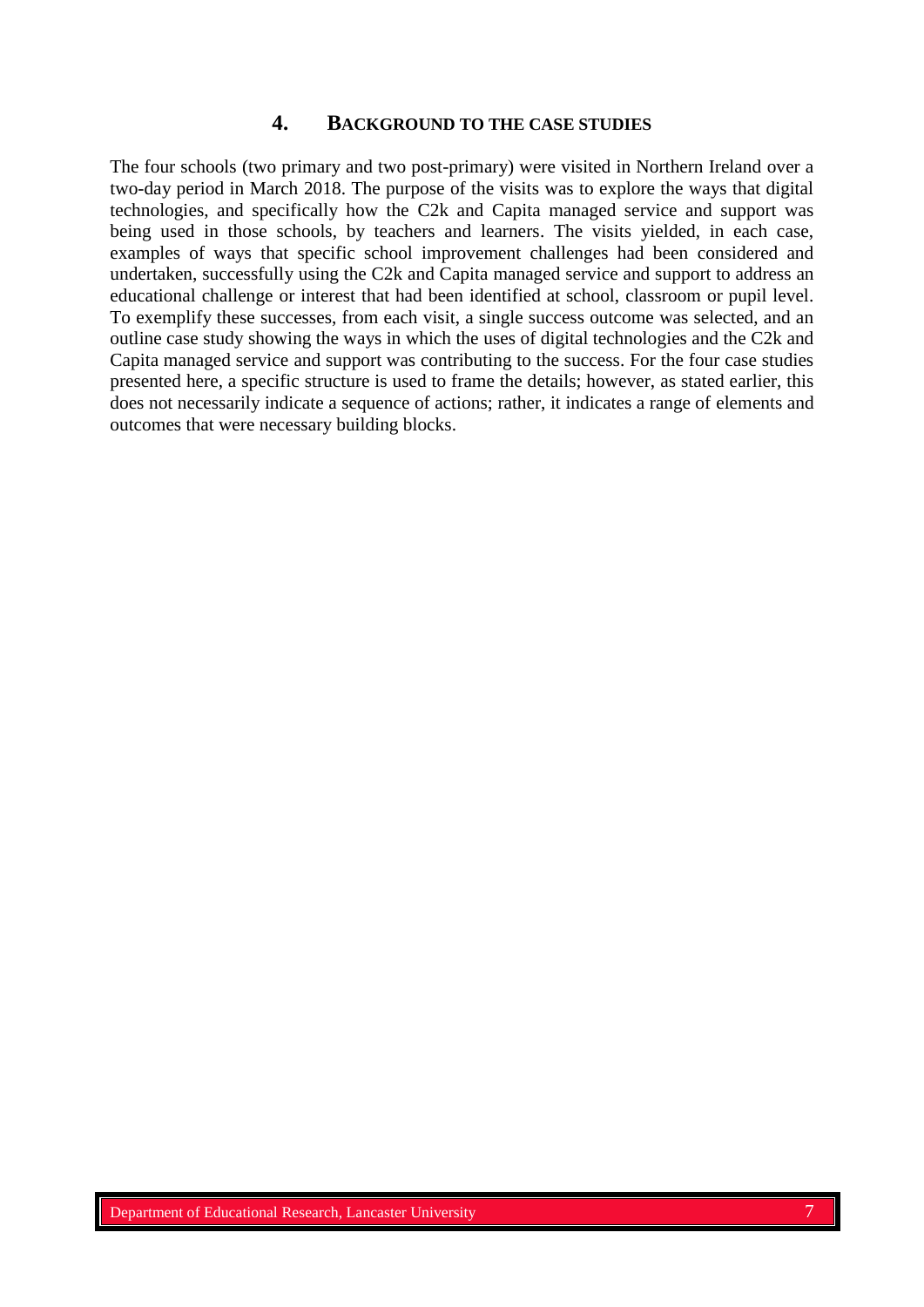### **4.1 Case Study 1 - addressing low parental engagement and support**



*St Mary's Primary School, Divis Street, Belfast*

*Number of pupils in the school*: 130

*Educational challenge or interest identified*: the majority of pupils came from low income backgrounds, with 91% of pupils entitled to free schools meals (FSM); the majority of pupils attending are from the Traveller and Roma communities, the majority of pupils are now from Newcomer families with the proportion of Newcomer pupils having grown rapidly (from 0.5% in 2011 to 65% in 2017); parental engagement with the school and with educational concerns was extremely low, many parents had little experience of going to school themselves, and many parents were not able to read or write; pupil attendance some years' ago was very low

*The focus of the challenge*: parental engagement and attitude towards school needed to be positively changed

#### *School improvement ETI questions:*

- Are the children actively engaged in their learning? What evidence is there that they are wellmotivated, engaged and want to do well?
- How good are the children's standards compared locally and regionally?
- What evidence is there that the children are developing intellectually, socially, emotionally, physically and morally/spiritually?
- Do we know the underlying reasons why children do not attend school and/or why their behaviour is not appropriate? What actions are being taken to support the children and their families?
- How do we, as a school community, encourage and acknowledge children's achievements gained both in and out of school?
- How do our working relationships with outside agencies impact on the children's outcomes and well-being?

*Hardware used*: iPads purchased by the school were supported by the C2k and Capita managed service; tablets or smartphones that parents had at home

**Software curriculum resources used:** audio, image or video creation software (3 resources were used that were web-based), and a QR code creator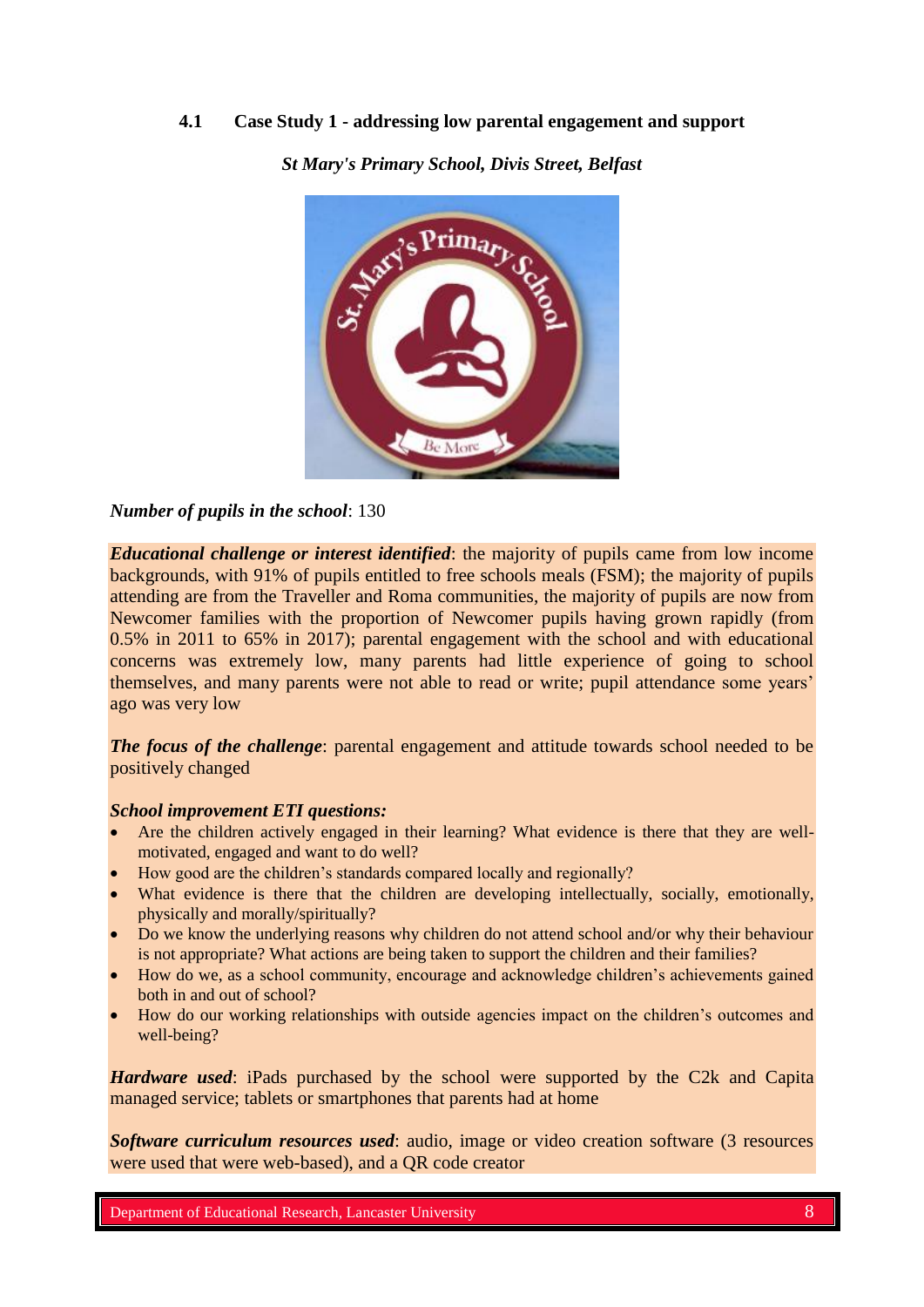*Teacher and learner interactions*: teachers supported children in creating images, videos or audio of their work in class, which was then saved and specifically coded with a quick response (QR) code; the code was taken home (sometimes attached to a colourful leaf or other item), the child at home used the parent's device with a QR code reader to access the file, so that the audio, image or video could be shown but also discussed and, if needed, it was created by the child and discussed in the native (home) language of the parent

*Educational success*: use of QR codes to support home communication has encouraged parents to develop closer links with the school, parental engagement has shifted over time; now parents visit the school, with pupil attendance at a level of only 20% some years ago to 90% currently (March 2018), parents want their children to attend, and are seeing the value of their children working towards taking the test for grammar school entry

*Additional notes*: a text-based communication platform would not have supported this outcome; the underlying connectivity and networking needed to allow image, audio or video to be saved and then made accessible on demand via a wider internet-based network beyond the school, accessible on the parents' devices

In summary, the case is shown in Figure 1.



**Figure 1:** Overview of Case Study 1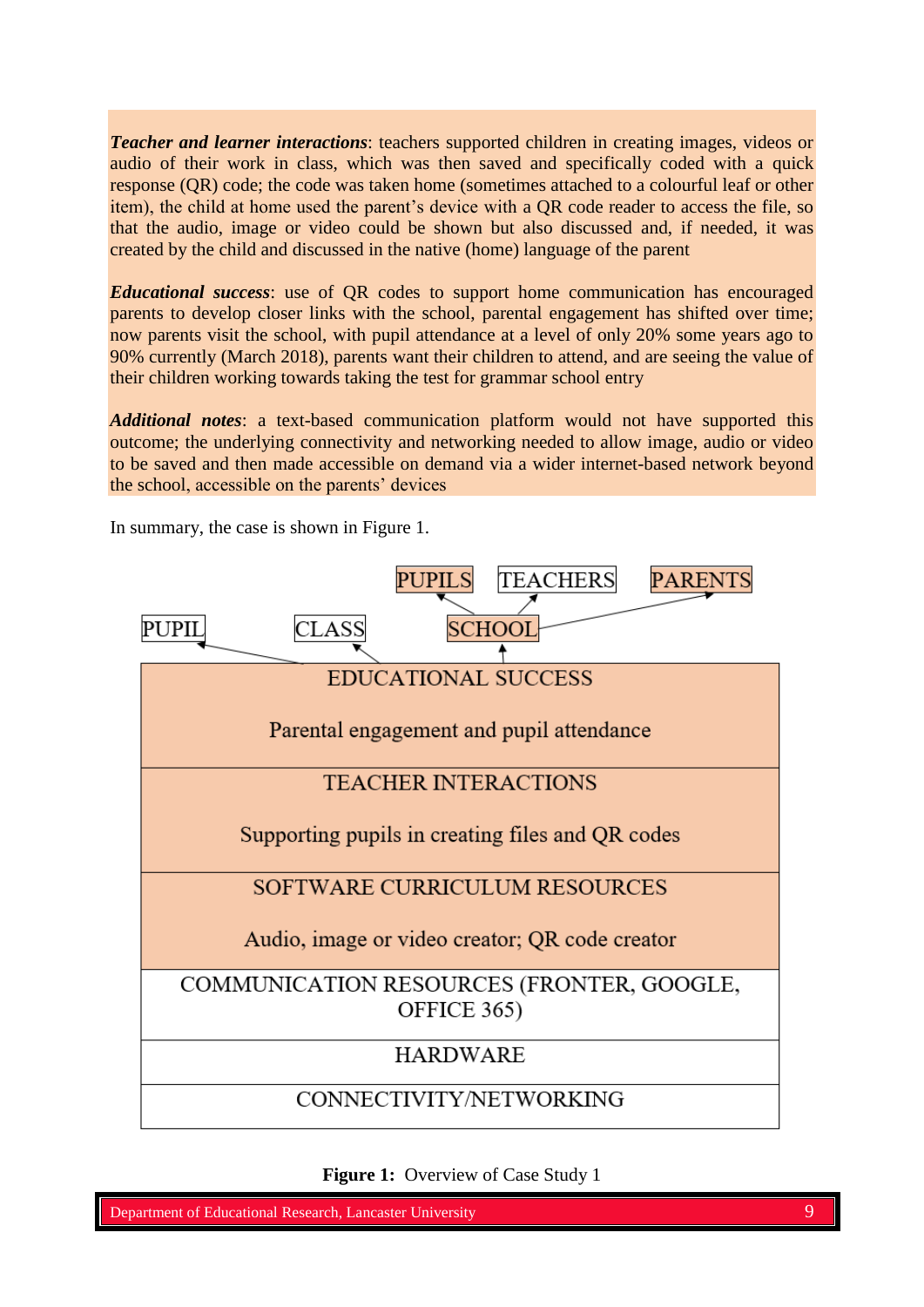### **4.2 Case Study 2 - addressing a pupil's lack of writing confidence and school disinterest**



### *St. Macartan's Primary School, Downpatrick BT30 8PX*

*Number of pupils in the school*: 190

*Educational challenge or interest identified*: pupils in a class lacked confidence in writing, and one pupil particularly lacked self-confidence to the extent of not wanting to attend school

*The focus of the challenge:* to enhance self-confidence of pupils, and one pupil in particular

#### *School improvement ETI questions to consider:*

- Are the children actively engaged in their learning? What evidence is there that they are wellmotivated, engaged and want to do well?
- How well developed are the children's skills in carrying out self- and peer-assessment?
- How do we identify under- and low- achievers? What interventions are provided? Do we agree and discuss what interventions are successful or not? How are the outcomes for children tracked?
- Do we know the underlying reasons why children do not attend school and/or why their behaviour is not appropriate? What actions are being taken to support the children and their families?
- How actively and meaningfully are the children involved in setting their own personal goals? What evidence is there that the children know their own strengths, know what aspects of their work need to be improved and know how to make improvements?
- How do we know that the children are determined to succeed and achieve high standards?
- How do we, as a school community, encourage and acknowledge children's achievements gained both in and out of school?
- Do we know who our children at risk are? Does our self- evaluation process identify a particular group or individuals that may require pastoral or academic support?

*Hardware used*: a managed personal computer (PC) in a central area with a suite of 12 PCs

*Software curriculum resources used*: News Desk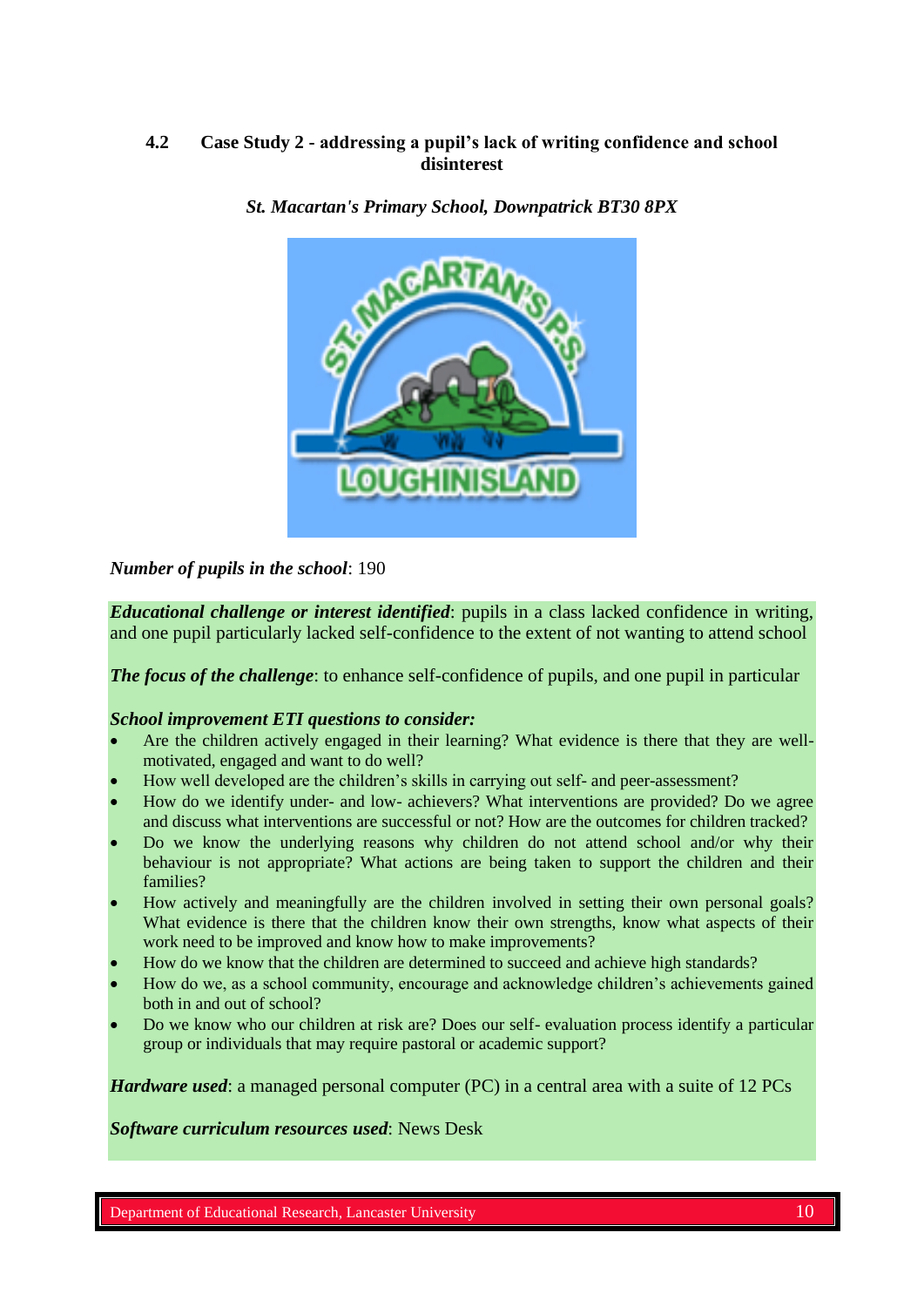*Teacher and learner interactions*: the teacher supported all children in the class to write a story to be submitted to News Desk, so that one or more stories might be selected and shown to a much wider audience of pupils, teachers and parents across schools in Northern Ireland; the story chosen for the front page of the website was the story written by the boy with low confidence in writing

*Educational success*: all pupils were engaged, they all had a wide audience for their work, but the boy whose story was on the front page was very strongly affected by the experience, to the extent that he now enjoys attending and working in school

*Additional notes*: the underpinning networking and connectivity across Northern Ireland, and the provision of the News Desk facility, were instrumental in this success

In summary, the case is shown in Figure 2.



**Figure 2:** Overview of Case Study 2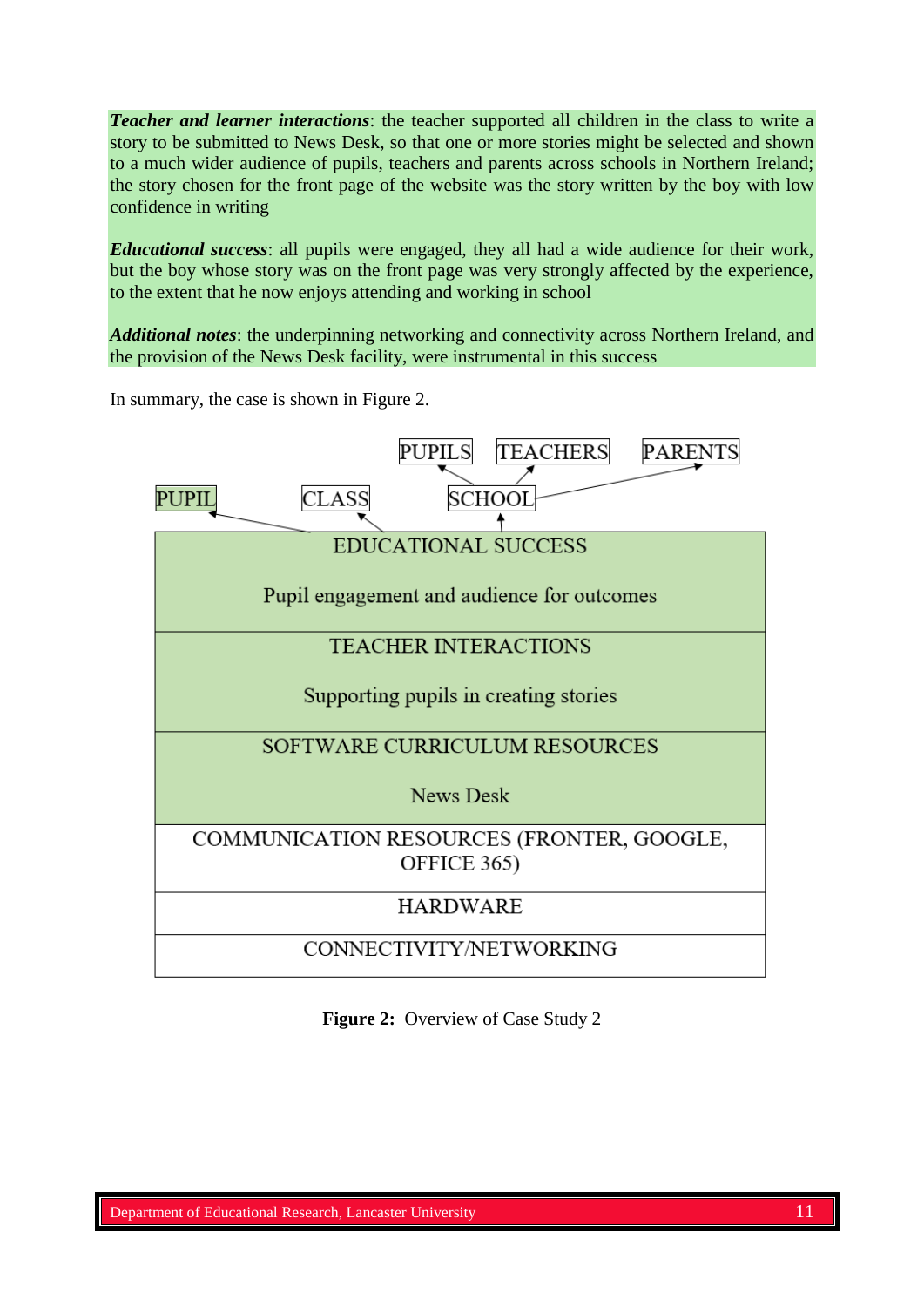### **4.3 Case Study 3 - addressing boys' low engagement with musical composition**

*St. Mary's Grammar School, Magherafelt*



### *Number of pupils in the school*: 1,100

*Educational challenge or interest identified*: to further engage and motivate boys in their learning in music lessons through the use of technology

*The focus of the challenge*: to engage boys in composition to greater extents

#### *School improvement ETI questions to consider:*

- How well does the performance of discernible groups of pupils, such as boys, girls or those with free school meal entitlement (FSME), compare with that of their peers?
- How do we know that more able pupils achieve to their fullest potential?
- How do we know that the pupils are learning at an appropriate pace?
- How do we ensure that pupils are making the progress expected in their learning?
- How do we ensure that the interventions we implement for individual pupils impact positively on the progress in learning they make?
- To what extent are pupils involved in setting and reviewing their own targets for improvement?
- How do we ensure that pupils have appropriate opportunities to experience different perspectives and to develop their ability to work in teams?

*Hardware used*: a suite of 12 Macs, purchased by the school and supported by the C2K and Capita managed service, located in a music room, each with a midi keyboard attached; an interactive whiteboard was linked to a teacher computer used to display success criteria of the task

#### *Software curriculum resources used*: GarageBand

*Teacher and learner interactions*: the teacher identified criteria for the learning activity in the lesson, supported pupils with use of the software to create a short composition to meet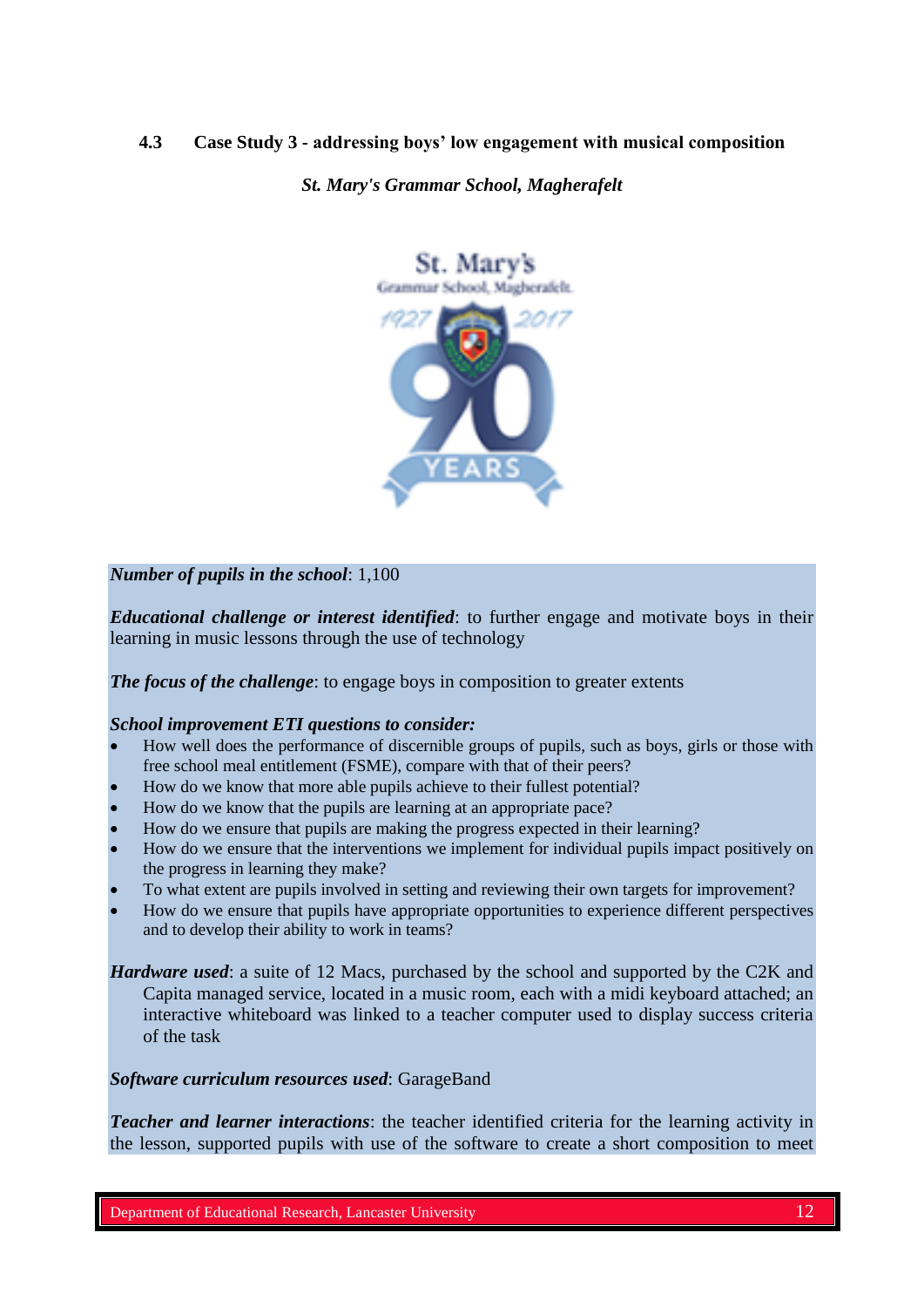these criteria, and monitored their work by examining their progress through the on-screen graphical interface on the Macs

*Educational success*: boys were seen to be as engaged in their learning as girls in the lesson

*Additional notes*: underlying connectivity and networking enabled the work to be saved as the lesson progressed, and for the work to be accessed at a later time, so that it could be refined and reviewed

In summary, the case is shown in Figure 3.



**Figure 3:** Overview of Case Study 3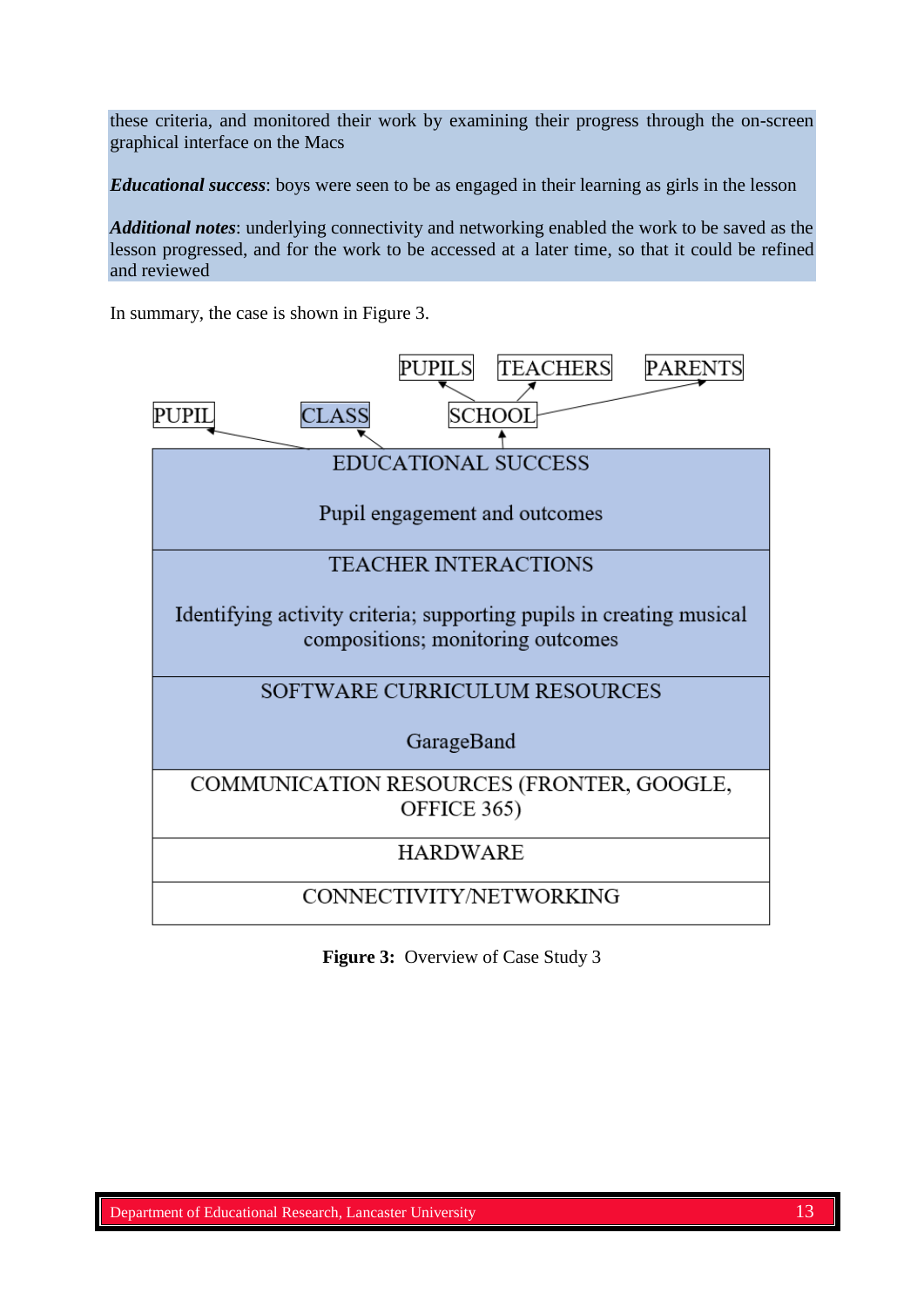### **4.4 Case Study 4 - addressing low engagement of pupils with higher-order mathematics tasks**

*Edmund Rice College, Newtownabbey*



*Number of pupils in the school*: 650

*Educational challenge or interest identified*: to create more possibilities for teachers to work on higher-order mathematics tasks involving reasoning and problem-solving and in doing so improve General Certificate of Secondary Education (GCSE) outcomes

*The focus of the challenge*: to develop pedagogic and learning practices that would enable reasoning and problem-solving activities to be undertaken more regularly

### *School improvement ETI questions to consider:*

- To what extent do the standards achieved by pupils benchmark positively against similar schools over the past three years?
- How do we know that the pupils are learning at an appropriate pace?
- How do we measure the pupils' progress over time and in particular at points of transition, including public examinations?
- How do we ensure that pupils are making the progress expected in their learning?
- How do we ensure that the interventions we implement for individual pupils impact positively on the progress in learning they make?
- To what extent are pupils involved in setting and reviewing their own targets for improvement?
- How engaged are pupils in effective assessment for learning practices?

*Hardware used*: tablets were used by individual pupils or by pairs of pupils in mathematics lessons

### *Software curriculum resources used*: Learning by Questions

*Teacher and learner interactions*: the teacher selected a suitable topic batch of questions for pupils to answer, the software provided immediate responses and feedback when pupils completed answers, not only for the individual pupil level but also networked onto a dashboard so that the teacher could monitor quickly and easily each individual pupil's responses, either on a separate teacher's tablet or on the interactive whiteboard; consequently, the teacher could identify those pupils not engaging or those having difficulty, so that intervention could be undertaken quickly within the lesson, to support specific pupils; using the software, pupils continued to engage and to move through the background tasks quickly enough for them to progress to tackling reasoning and problem-solving questions within a subsequent lesson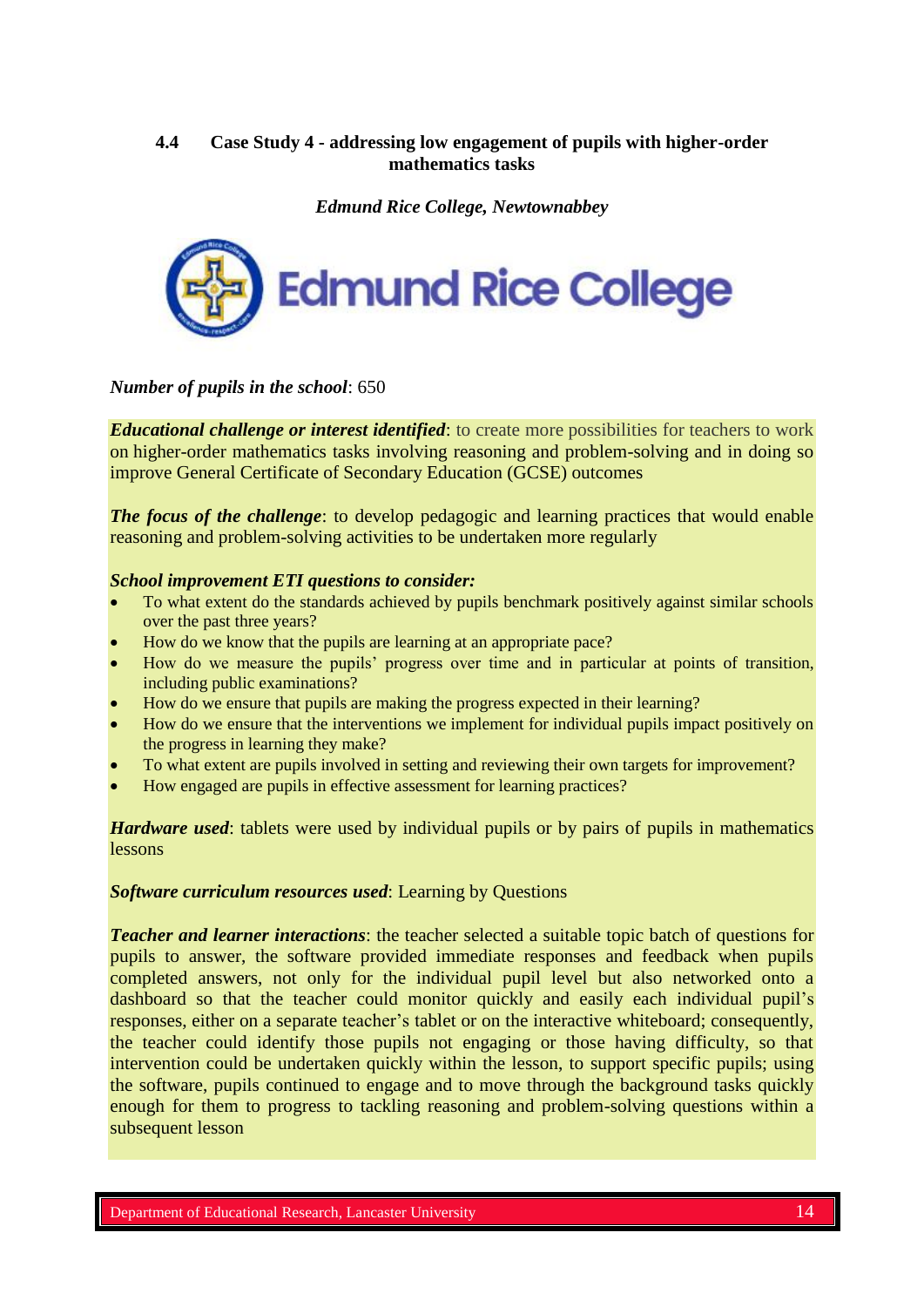*Educational success*: pupils moved more quickly through the basic tasks, even those who would normally on paper only answer one or two questions (rather than the thirteen or fourteen that were completed in the lesson using this software); this meant that the focus of a subsequent next lesson could be devoted to follow-on questions on reasoning and problemsolving

*Additional notes*: the reliability and speed of the underpinning networking and connectivity was vital; immediate feedback to pupils' responses was required by both the pupils (to gauge their success and comparative achievements) and the teachers (to monitor where pupils needed support)

PUPILS **TEACHERS PARENTS** PUPIL **CLASS SCHOOL EDUCATIONAL SUCCESS** Pupil engagement and outcomes **TEACHER INTERACTIONS** Selecting questions; guidance on answering; monitoring outcomes SOFTWARE CURRICULUM RESOURCES Learning by Questions COMMUNICATION RESOURCES (FRONTER, GOOGLE, OFFICE 365) **HARDWARE** CONNECTIVITY/NETWORKING

In summary, the case is shown in Figure 4.

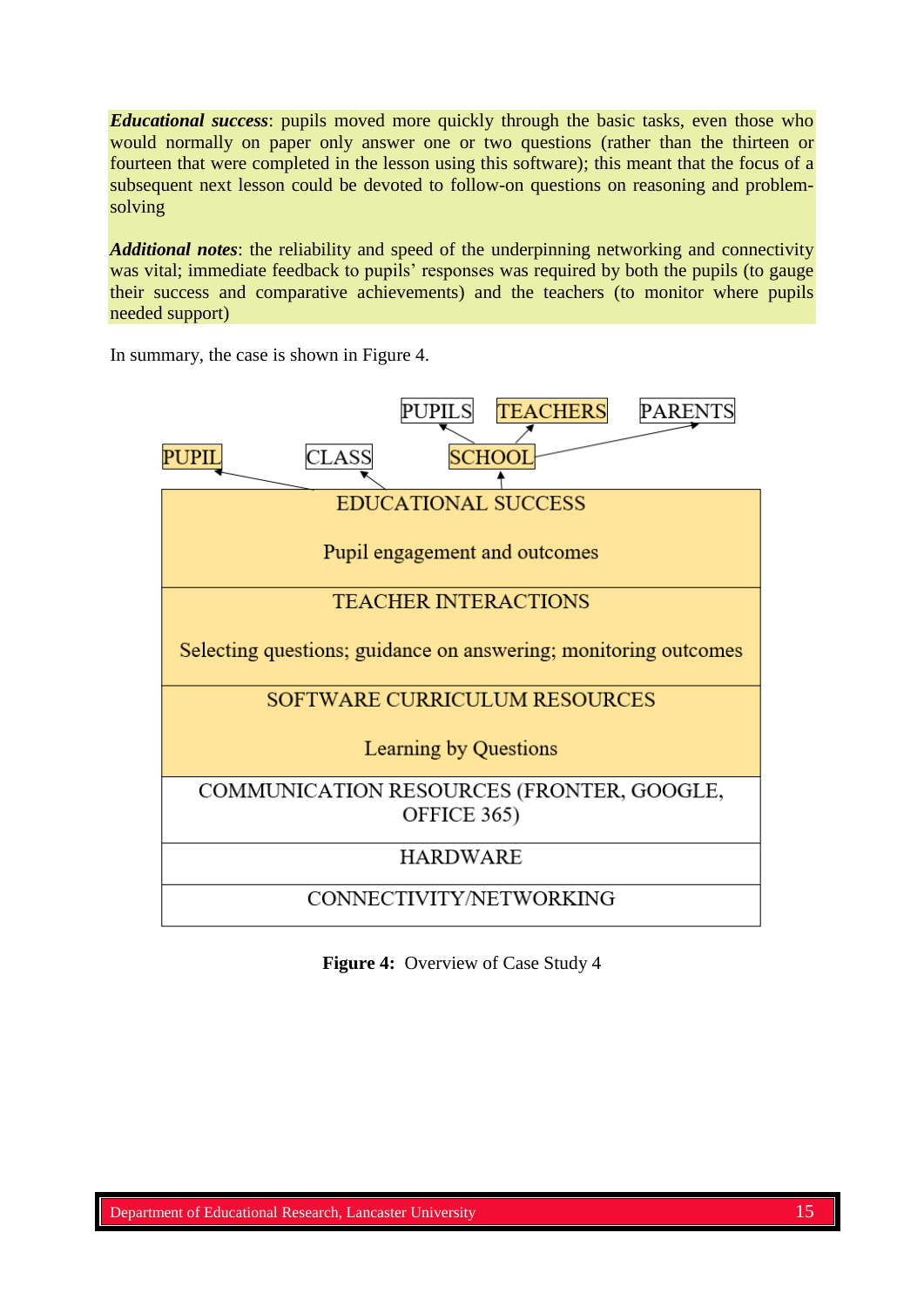# **5. GOING FORWARD**

As stated in the 'Introduction' section, when it comes to sharing 'best' practice, the risk to avoid, when considering 'dissemination of best practice' (a phrase that can too often be stated without deep consideration of how that practice fits into a school or learning context), is to think of 'best practice' as a packaged solution which, once discovered, can be passed on from teacher to teacher, from school to school, regardless of different and differing contexts and  $circumstances<sup>10</sup>$ .

Schools shown in this paper all adopted a common **process** of school improvement through the use of digital technologies, but specific to their context and needs, rather than taking 'offthe-shelf' solutions. It is the process of school improvement using digital technologies as illustrated in this paper that can be considered more universal, rather than the practice itself. The process adopted, which other schools can similarly explore, involved a number of key elements (not necessarily in this sequence, as some may be overlapping or in parallel):

- Identifying and clearly understanding the context of the educational challenge or interest, whether at an individual pupil, class or school (pupil, teacher or parent) level.
- Detailing what the specific challenge is, what needs to be addressed, and how digital technologies might be used to do this.
- Considering the range of digital technologies available, and which to select, from the communication platforms available (Fronter, Office 365, or Google), from hardware available (mobile devices whether school- or home-owned, tablets, or desktop machines), and knowing the reasons for which not to use as well as those to use.
- Exploring and selecting from the width and range of software resources available, deciding which affordances are important, and how they might work within the context of the challenge (from, for example, SeeSaw, Accelerated Reading, GarageBand, Learning by Questions, NewsDesk, QR codes).
- Considering carefully specific teacher and learner interactions that will be involved, what teachers will need to do, what support they will provide for pupils, what pupils will do, and what monitoring and feedback will be involved.
- Identifying educational success, over a feasible time period to match the needs of the challenge, and which features to evaluate in this specific context.

It is worth noting that the successes reported here depend upon the understanding and ability of teachers to make informed decisions about the values and potential (the 'affordances') of the software curriculum resources used to support effective pedagogical practice in their own

 $\overline{a}$ 

<sup>&</sup>lt;sup>10</sup> Department of Education (2016). *Dissemination of Best Practice in Teaching and Learning Research*. Bangor: Department of Education. "…**advocates the need for dissemination to be pre-planned, focused, coordinated and developed in a strategic manner to ensure that effective solutions are identified, disseminated and taken up more widely**" (p. iii). "**Best practice should be identified and endorsed by a credible source and validated before widespread dissemination can be justified**" (p. iv). Retrieved on 17 June 2018 from: [https://www.education-ni.gov.uk/sites/default/files/publications/education/Dissemination-of-Best-Practice-in-](https://www.education-ni.gov.uk/sites/default/files/publications/education/Dissemination-of-Best-Practice-in-Teaching-and-Learning-Research.pdf)[Teaching-and-Learning-Research.pdf](https://www.education-ni.gov.uk/sites/default/files/publications/education/Dissemination-of-Best-Practice-in-Teaching-and-Learning-Research.pdf)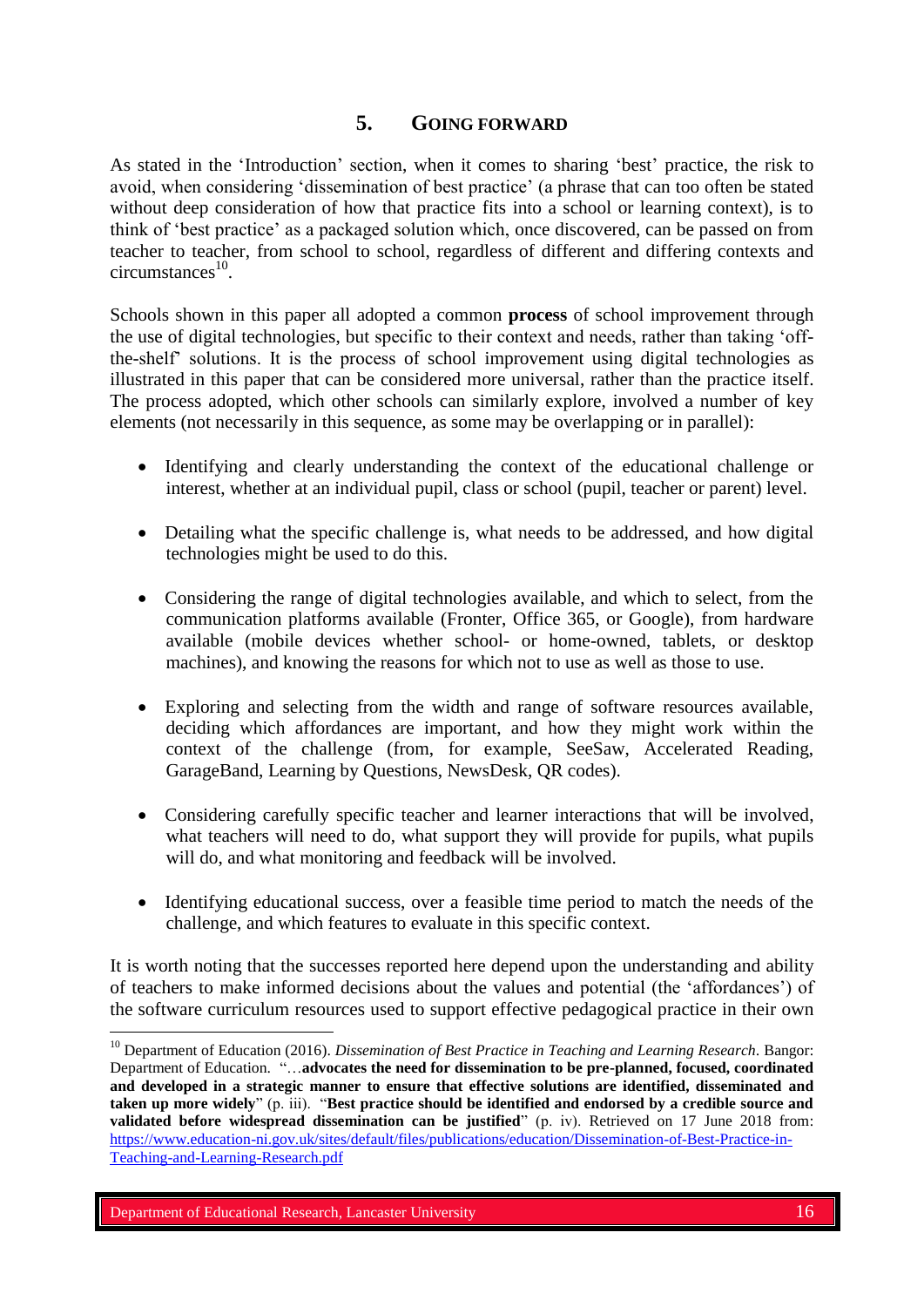context. Researchers working in the *E-Learning Action Plan of the European Commission*<sup>11</sup> defined 'pedagogic quality' in the context of using technology-based resources to underpin the quality of the learning experience. They stated that:

*"The quality of the tools and the resources …afford rather than determine the quality of learning. Quality is ultimately dependent on the decisions and behaviours of learning and teaching practitioners and participants themselves."* (p. 1)

The methodical approach to improvement in the best interest of the learner which is illustrated by the examples in this paper and summarised in the model presented here is a timely example of one of the key ways of thinking about teacher professional learning set out in the Department of Education's radical *Learning Leaders* Strategy*<sup>12</sup>* which calls for the development and dissemination of good practice – "supporting the identification and harnessing of innovative practice in professional learning already in the system in order to effect improvement and develop 'next' practice" (p. 4); "supporting closer collaboration between practitioners, schools and school clusters and professional learning providers" (p. 4); with "planned opportunities for teachers to work collaboratively to share best practice through learning networks" (p. 9).

It will be advantageous for schools to share examples, not just of the technology-enhanced solutions they have successfully adopted to address specific barriers to learning faced by their learners, but more specifically the problem-solving, improvement processes in which they have engaged.

At the time of writing, C2k is managing a wide consultation on the uses of digital technologies in teaching and learning to inform the specification for a 'digital by default' service in Northern Ireland from the year 2020 and beyond. A part of this consultation is gathering evidence about educational successes of uses of digital technologies for school improvement, matching the Department of Education's call for identification of innovative practice in professional learning.

Finally, the ICT Excellence  $Awards<sup>13</sup>$  provide opportunities for schools across Northern Ireland to showcase and share their innovative practices using digital technologies. Outcomes from previous years are accessible on the Capita Managed IT Solutions website<sup>14</sup>.

 $\overline{a}$ 

 $11$  Anderson, J. and McCormick, R. (2006). Pedagogic quality – supporting the next UK generation of e-learning. In U-D. Ehlers and J.M. Pawlowski (Eds.) *Handbook on Quality and Standardisation in E-Learning*. Berlin, Germany: Springer. pp. 407-421.

<sup>12</sup> Department of Education (2016). *Learning Leaders: A Strategy for Teacher Professional Learning*. Bangor: Department of Education. Retrieved on 15 June 2018 from: https://www.educationni.gov.uk/publications/teaching-professional-learning-strategy

<sup>&</sup>lt;sup>13</sup> Education Authority (n.d.). ICT Excellence Awards invite NI schools to showcase their innovative use of technology. Retrieved on 15 June 2018 from: http://www.eani.org.uk/about-us/latest-news/ict-excellenceawards-invite-ni-schools-to-showcase-their-innovative-use-of-technology/

<sup>&</sup>lt;sup>14</sup> Capita Managed IT Solutions (2017). Winners of the 2017 'ICT Excellence' awards for Northern Ireland schools announced. Retrieved on 15 June 2018 from: https://education.capitamits.co.uk/newsroom/news/winners-of-the-2017-ict-excellence-awards-for-northern-ireland-schools-announced